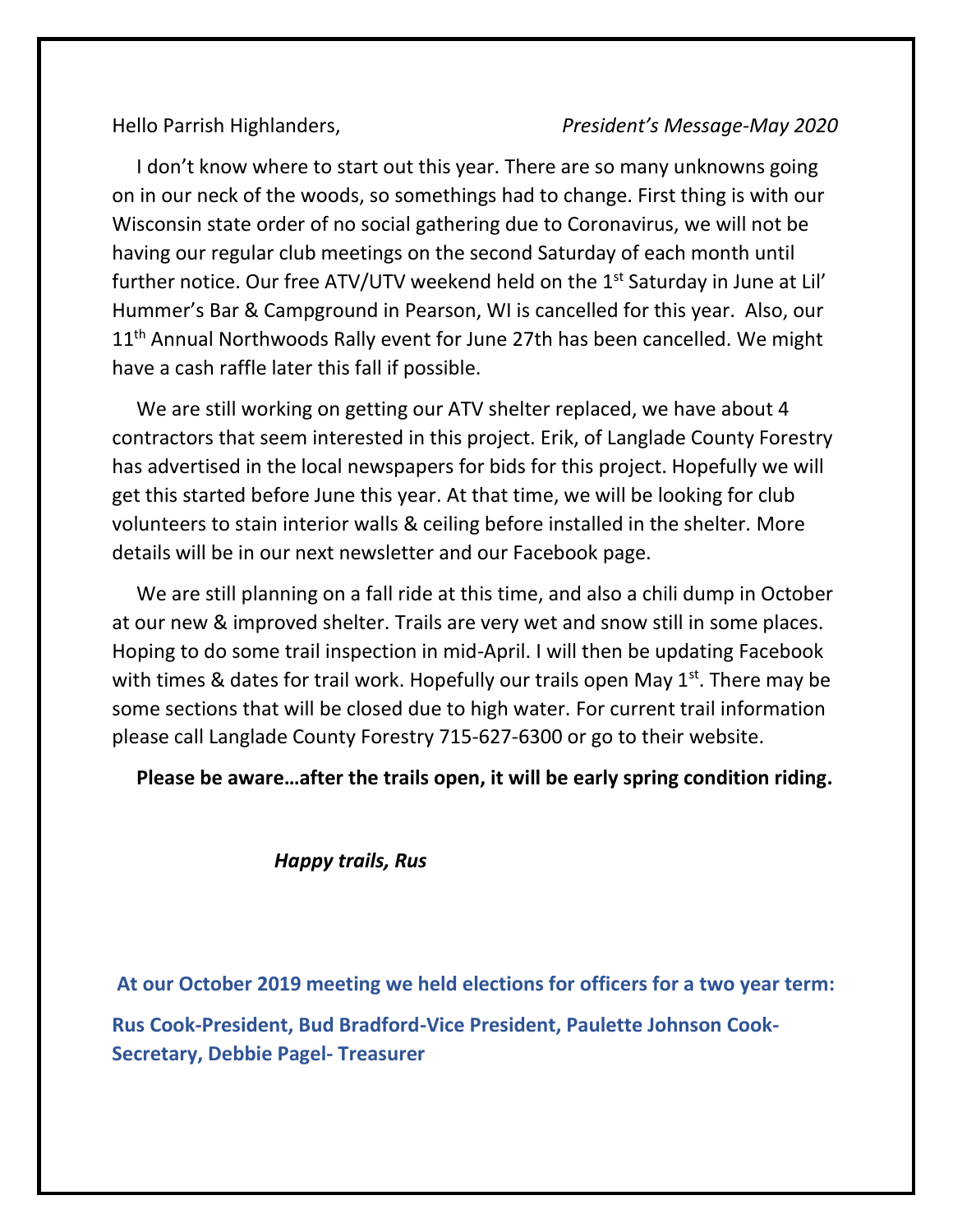|             | 2020 Dues are due May $1st$<br>The form below has our new PO Box in Elcho, WI                                                                                                |
|-------------|------------------------------------------------------------------------------------------------------------------------------------------------------------------------------|
|             |                                                                                                                                                                              |
|             |                                                                                                                                                                              |
|             |                                                                                                                                                                              |
|             |                                                                                                                                                                              |
|             | <b>PARRISH HIGHLANDERS ATV CLUB</b>                                                                                                                                          |
|             | <b>MEMBERSHIP APPLICATION FORM</b>                                                                                                                                           |
| <b>Name</b> |                                                                                                                                                                              |
| Address     |                                                                                                                                                                              |
| City        | State ______ Zip _____________                                                                                                                                               |
| Email       | Phone# and a series of the series of the series of the series of the series of the series of the series of the                                                               |
|             | Single/Family \$15 $\Box$ Association \$50 $\Box$ New $\Box$ Renewal $\Box$                                                                                                  |
|             | Please make check payable to: Parrish Highlanders ATV Club<br>Mail to: P.O. Box 374, Elcho, WI 54428-0374 Membership is from May $1^{st}$ to May $1^{st}$ of following year. |
|             |                                                                                                                                                                              |
|             |                                                                                                                                                                              |
|             |                                                                                                                                                                              |
|             |                                                                                                                                                                              |
|             |                                                                                                                                                                              |
|             |                                                                                                                                                                              |
|             |                                                                                                                                                                              |
|             |                                                                                                                                                                              |